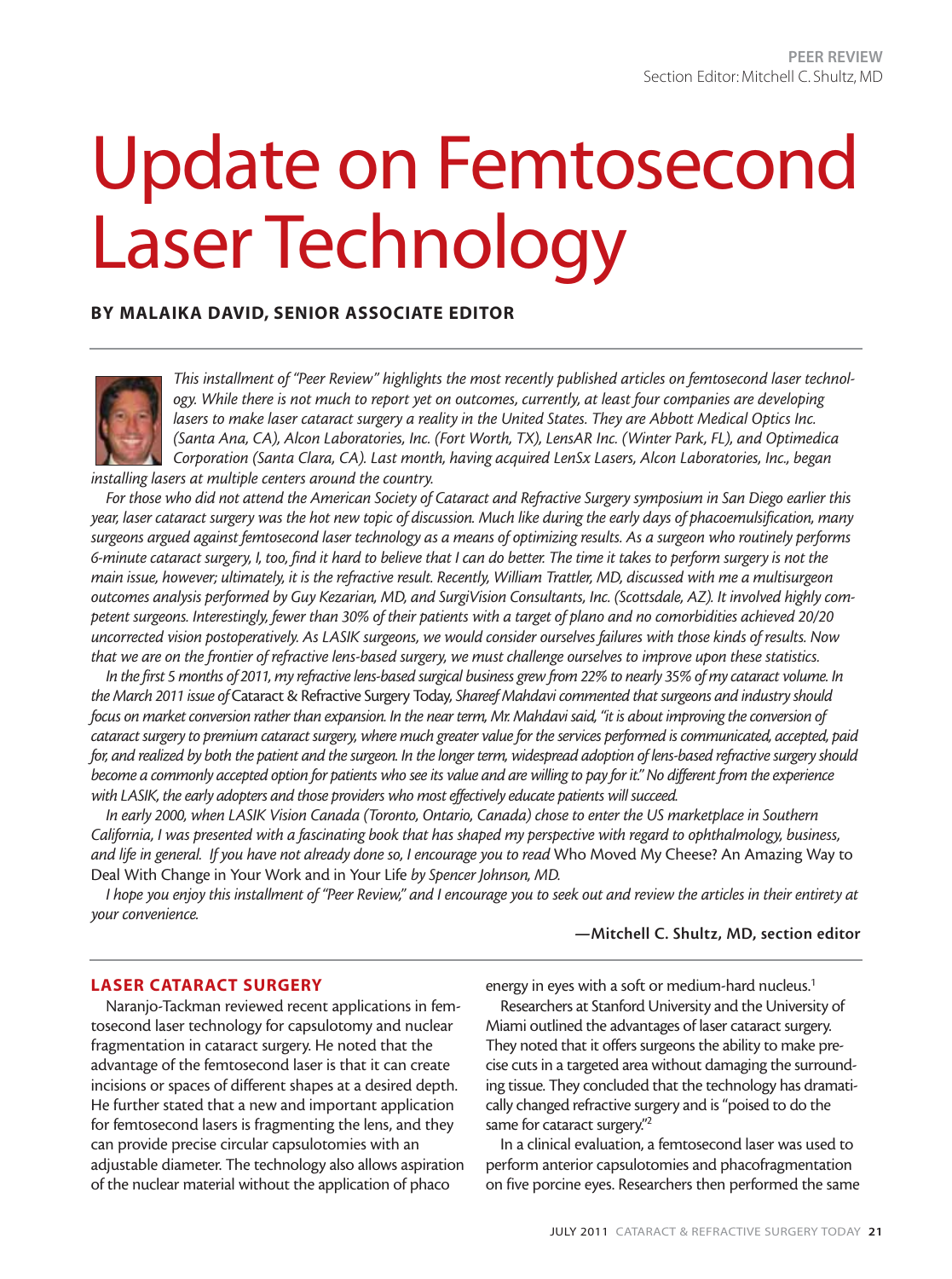procedures on nine patients undergoing cataract surgery. In porcine eyes, mean diameters were 5.88 ±0.73 mm using a standard manual technique and 5.02 ±0.04 mm using the femtosecond laser. Scanning electron microscopy revealed that the femtosecond laser and the manual technique produced equally smooth cut edges of the capsulotomy. The researchers stated that, compared with the porcine eyes, phaco power was reduced by 43% in human eyes undergoing laser phacofragmentation, and there was a 51% reduction in procedural times. They reported similarly high levels of accuracy and effectiveness in both porcine and human eyes, with no operative complications.3

Researchers conducted a preliminary investigation to determine whether corneal tunnel incisions could be constructed with femtosecond laser technology in a manner that would preclude deformation and leakage at any IOP. A 15-kHz femtosecond laser was used to create corneal incisions of 90% thickness in cadaveric eyes. A 3-mm wide, single plave-angled incision was generated using the sidecut feature of the laser system. Incisions with tunnels that were 1 mm, 1.5 mm, and 2 mm long were constructed. A standard ophthalmodynamometer (ODM) was used to simulate deformation of the eye following surgery. Manometric elevation and reduction of IOP were used to test the incision's integrity at various levels of pressure, as the ODM device was applied near the equator of the globe. Seidel testing with dry fluorescein was used to test incisions for leakage. With tunnels of different lengths, the 3- X 1-mm incision leaked at all levels of external pressure and at all levels of IOP. The 3- X 1.5-mm incision leaked with less external pressure by the ODM and at lower levels of IOP. As IOP was raised manometrically, the incision became less likely to leak. The 3- X 2-mm incision did not leak at any IOP, despite deformation by the ODM at full levels of indentation pressure.<sup>4</sup>

#### **LASER KERATOPLASTY**

Farid and Steinert reviewed the recent advances in corneal transplantation using femtosecond lasers. They stated that femtosecond laser technology has been used to perform penetrating keratoplasty and disease-targeted lamellar corneal surgery in order to improve surgical outcomes and wound healing. It is now possible to create customized patterns of trephination that have proven to produce more rapid visual recovery and decrease amounts of astigmatism when compared with penetrating keratoplasty using conventional blade trephination. They concluded, "Femtosecond laser-assisted corneal surgery is improving traditional outcomes in transplantation. Continued studies using this ultrafast laser may continue to yield new and exciting possibilities in the treatment of corneal disease."

Laser corneal surgery is improving the outcomes in corneal transplantation.<sup>5</sup>

In a retrospective, noncomparative, interventional case series, 13 consecutive patients underwent sutureless laser anterior lamellar keratoplasty for the treatment of anterior corneal pathology. Between 12 and 69 months postoperatively, patients were measured for BSCVA, manifest refraction, need for adjunctive surgery, and complications. More than 54% of patients achieved a BSCVA of greater than 20/30 at the 12-month visit, when all 13 were available for follow-up. Patients achieved a mean gain of five lines of BSCVA at the 6-, 12-, 18-, and 24-month visits; four lines at the 36-month visit; five lines at the 48-month visit; and six lines at the 60- and 72-month visits. At a mean of 5 weeks postoperatively, 83.3% of patients achieved a BSCVA within two lines of what was recorded at the 24-month visit. At the 12-month visit, mean spherical equivalent and refractive astigmatism were -0.40 D and 2.20 D, respectively. Adjunctive surgeries included phototherapeutic keratectomy, PRK, cataract extraction, and the debridement of epithelial ingrowth. Complications included residual corneal pathology, mild haze in the interface, anisometropia, a recurrence of pathology, haze after adjunctive PRK, dry eye disease, epithelial ingrowth, and suspicious ectasia.<sup>6</sup>

In a case study, cataract surgery was performed using a femtosecond laser on a 62-year-old man with superficial corneal irregularity in his left eye. The superficial corneal opacity originated from a fibrous proliferation and was mainly located within the superficial anterior cornea. His postoperative visual acuity was 20/80. The IntraLase FS laser (Abbott Medical Optics Inc.) was used to perform lamellar keratectomy and smooth the corneal surface. Two months postoperatively, a slit-lamp biomicroscopic examination showed a transparent and smooth corneal surface and stable keratometric value. Six months postoperatively, the patient underwent cataract surgery and IOL implantation, and his postoperative BCVA was 20/32.7

Researchers described the surgical technique for laser lamellar keratoplasty on a 63-year-old patient with a cataract and a history of corneal opacity. Because the patient had a deep stromal corneal opacity, the surgeon created a 400-µm corneal button for lamellar keratoplasty. After the corneal graft was removed, cataract surgery was performed. The researchers noted that lifting of the flap and removal of the corneal button before cataract surgery were successful without any intraoperative complications. By postoperative day 1, the donor graft was well positioned on the recipient cornea, and no inflammation was noted. The bandage contact lens was removed after 7 days. At that time, corneal opacity was still present in the recipient cornea, but the patient's visual acuity had improved from count fingers to 20/200. Twelve months postoperatively, his